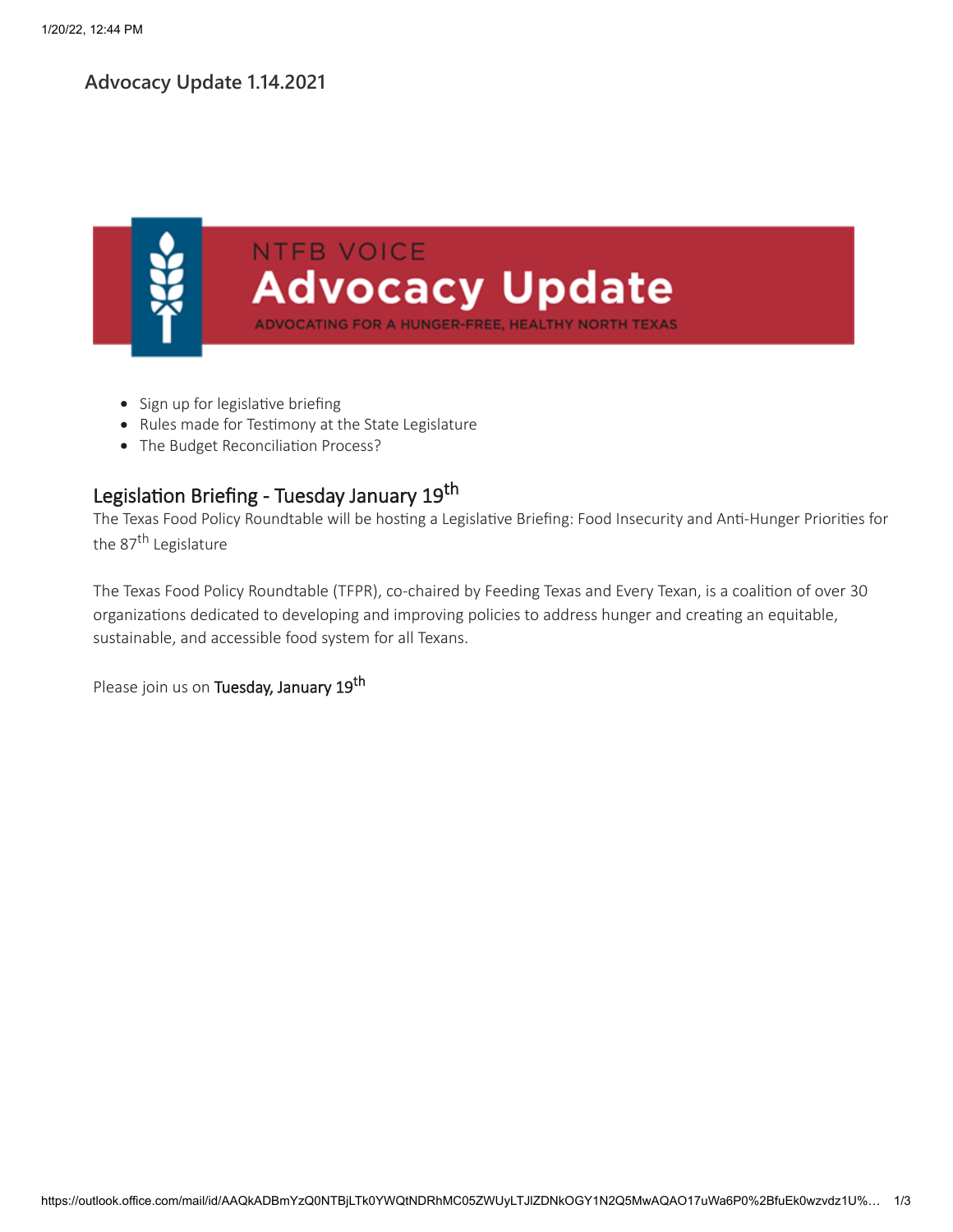*it can be done remotely. Committee chairs also have the option of using an online portal for the public to submit written testimony online if they do not wish to travel.*

There's still many more unanswered questions but we hope to get more clarity as session progresses.

# The Budget Reconciliation Process – US Congress

My kids have been watching Hamilton on repeat throughout the pandemic, so I was tempted to break this [segment out into song but don't worry, I couldn't make it rhyme. If you want a full explanation, here's a good](https://www.politico.com/news/2021/01/08/georgia-senate-democrats-powerful-weapon-budget-456116) article. And here is a [good video to explain more](https://www.youtube.com/watch?v=9KgPBqmY46k).

You're likely to hear about this in the news in the next few months so here is a simplified explanation.

## What is the budget reconciliation process?

In the federal Congressional Budget Act of 1974, it allowed for "budget reconciliation." The intent of this process was to quickly expedite minor budget adjustments without requiring the hassle of regular procedure. However, it has used in the past decade as a way to get major pieces of legislation through a divided Senate.

## Why does it matter?

During the reconciliation process, any Senator can filibuster a spending bill, stopping it in its tracks until they give up or the other side gives in. Normally to silence a filibuster it takes a super majority (60 votes) to invoke cloture (shhhh). However, due to the original intention of the reconciliation process, i.e. getting minor adjustments through quickly, it only takes a simple majority (51 senate votes) to silence a filibuster and move the bill along. Essentially it gives the majority party the ability to ignore the other party and normal procedure to get highly partisan budget bills through.

#### Are there ways to stop the process?

Yes, if the Byrd rule is enacted - which says, "no way, this has nothing to do with the budget process". Republicans who disagree with the budget reconciliation bill will likely be looking for ways to enact this rule.

#### Why do we care right now?

In the recent election, the balance swayed to an even 50:50 split (the 2 independents caucus with Democrats) and the Vice President delivers the tie-breaking vote, giving Democrats 51 votes. Tax changes, stimulus programs, green energy, infrastructure projects etc. all have major implications for agriculture (and the USDA) and these topics could be addressed through the budget reconciliation process.



Questions or Comments? In the UK, Cloture is called Guillotine, nice. Valerie Stone Hawthorne, PhD Director, Government Relations North Texas Food Bank 832.851.0303 policy@ntfb.org

Don't want these updates any longer? Email policy@ntfb.org and let me know, I'll remove you quickly but remorsefully...